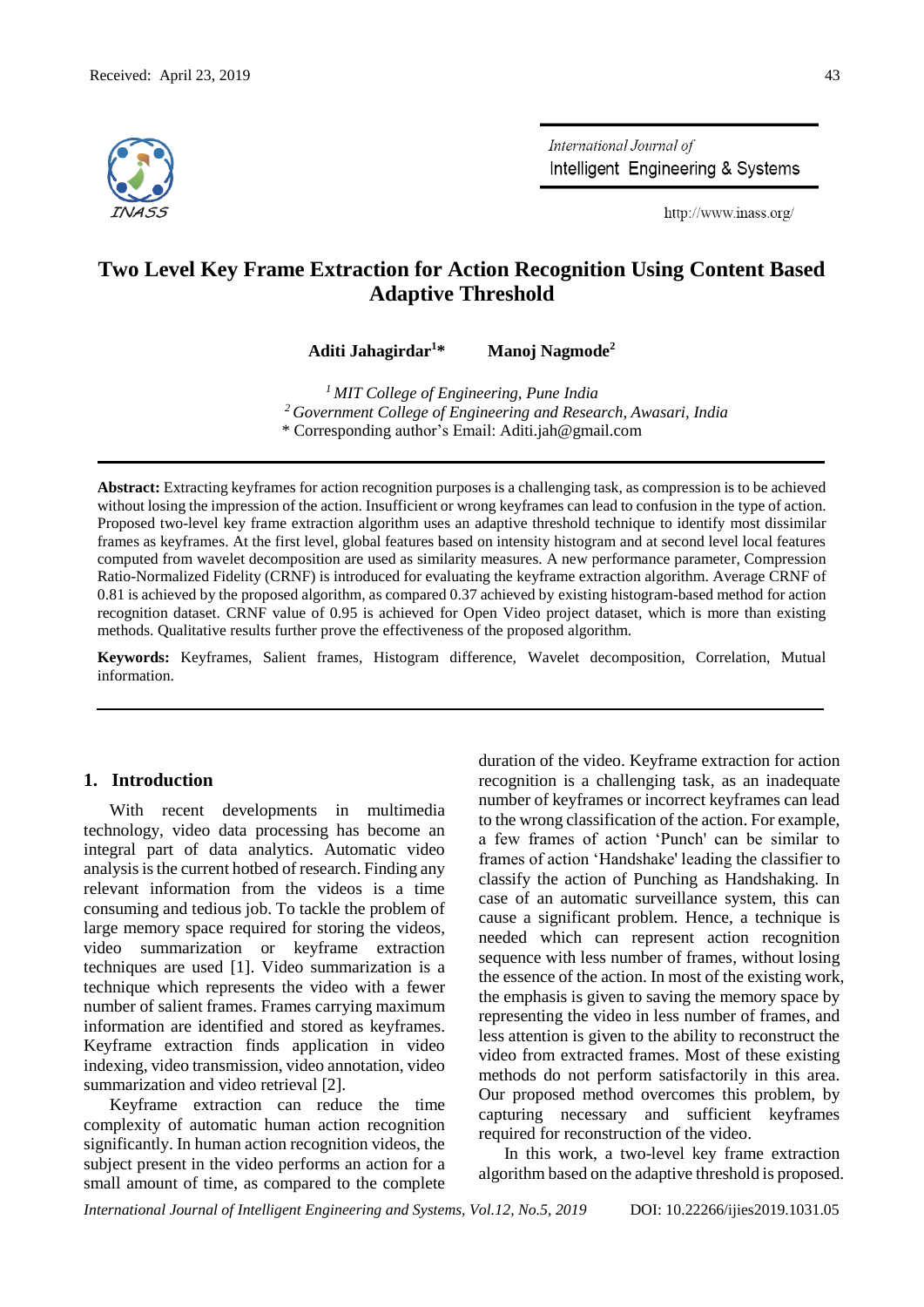At both levels, the most dissimilar frames are identified as keyframes. The proposed method preserves the chronological order of frames, and makes it possible to reconstruct the video from keyframes. The main contributions of this work are given-

1. Frame difference method is implemented before computing the histogram difference, which reduces the computation cost.

2. The method uses global features at first level and local features at second level. This makes it possible to extract frames having the maximum information, as keyframes.

3. A new performance parameter called CRNFcomputed by taking the product of compression ratio and normalized fidelity- is introduced to measure the performance of the system.

4. High performance in terms of CRNF is achieved as compared to existing video summarization methods.

The remaining paper is organized into seven sections. Section 2 gives related work, Section 3 discusses the performance parameters and datasets, and Section 4 explains the existing histogram-based method. The proposed two-level key frame extraction algorithm is discussed in section 5. Section 6 discusses results and paper is concluded in section 7.

# **2. Related work**

Keyframe extraction methods are broadly divided into shot-based methods, feature-based methods, clustering-based methods and motion analysis-based methods [3]. Shot-based detection methods are further classified as pixel-based and histogram-based methods.

In many of the earlier techniques, frames are represented by some local feature and then a clustering algorithm is applied to combine similar frames. One or more frames from each cluster are then identified as the keyframes. Scale Invariant Feature Transform (SIFT) is the most widely used feature for this task because of its property to detect key points accurately.

In previous work [4], Discontinuity values between two consecutive frames are used as a measure to decide keyframes. To find the discontinuities, the ratio of matched SIFT features to the total number of features is used. All the frames in a video are used for computation. As SIFT is based on the histogram of gradients of all pixels in a frame, it is time-consuming. A detailed study of the computational complexity of the SIFT method is given in [5].

In [6], to reduce the computations, SIFT is extracted from selected candidate keyframes. SIFT features are computed for all the candidate frames to find points of interest (POI). If a new candidate frame has 60% or more change in the number of POIs as compared to previously present frame, then the new frame is considered as a keyframe. The method gives a good performance, based on the F1 score measure for tested datasets. The drawback of this method is that for short duration videos, candidate key frames are very less giving a low number of keyframes which results in loss of information.

In [7], two sets of keyframes are extracted. For obtaining the first set of keyframes, frame clustering is done based on low-level semantic features. For obtaining the second set of keyframes, flip invariant SIFT features are combined with six texture features. Keyframes from both the sets are compared using color histogram matching technique, to remove similar frames. The method gives good compression ratio for large scale videos. The disadvantage of this method is that its result depends on empirically found threshold, whose value needs to be changed from video to video for getting an optimal result.

Two-stage clustering based method is proposed for video summarization in [8]. Frames are divided into two sets, the prime number and nonprime number, using Eratosthenes Sieve approach. Kmeans clustering is implemented to identify keyframes. The number of clusters is optimized using the Davies-Bouldin Index algorithm. The approach shows very good results as compared to previous methods on the basis of the F1 score. The drawback of the method is its high time complexity as the number of steps is higher.

K-means clustering approach is used for identifying key frames for video summarization (VSUMM) in [9]. Clustering is done based on Colour features extracted from the frames. For comparison purpose, the ground truth of video summaries is generated, by taking inputs from five users. The VSUMM method works well on longer duration videos but for videos with smaller duration, important information from the video may get lost as frames are samples at a fixed sampling rate.

Another approach for key frame extraction is a threshold-based technique. Frame averaging and histogram averaging are the two most common methods in this category.

In [10], an adaptive threshold based method is proposed. Histogram difference between two consecutive frames is used as a similarity measure. Moderate value of compression ratio and fidelity is achieved for KTH dataset. The disadvantage of this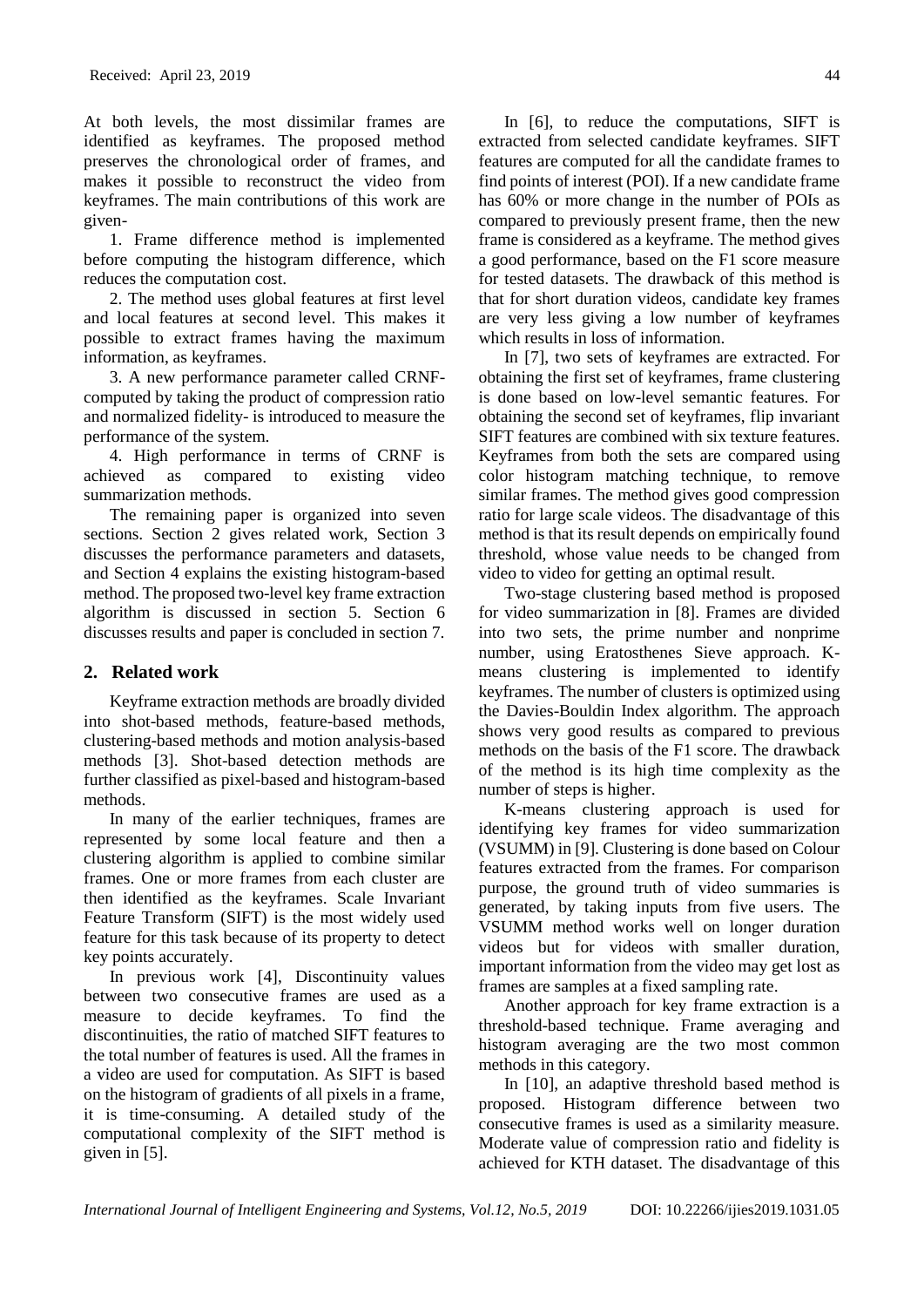method is that it can miss a few keyframes, as histograms of two different frames can be similar.

In [11], two-stage key frame extraction method is proposed. In the first stage, the color histogram difference is used as a similarity measure to extract the candidate keyframes. At the second stage covariance between the frames is used as a similarity measure to identify the most dissimilar frames as keyframes. The method is easy to implement and gives good results on a few videos. The main disadvantage of the method is the fixed value of thresholds at both stages.

A multidimensional curve splitting algorithm is proposed in [12], to identify the linearized curve of perceptually significant key points. Frames corresponding to these perceptually significant points are extracted as keyframes. The disadvantage of this method is that it is unable to identify all the important frames from a video.

In [13], each frame is represented by a color histogram feature. Feature dimensionality is reduced by applying principal component analysis. Delaunay Triangulation algorithm is applied to extracted features to identify the keyframes. DT algorithm extracts less number of keyframes at the cost of low accuracy.

Still and Moving storyboard (STIMO) approach using clustering is proposed in [14]. The pairwise distance of consecutive frames is computed to decide a final number of clusters. In the final stage, similar frames are removed to obtain keyframes. Even if STIMO approach gives good results as compared to k means clustering algorithm in terms of time, it is not able to identify key frames related to all the events occurring in the video.

Even if considerable work is done in the field of key frame extraction, its main focus has been getting high compression. Very less work is done in the area of video summarization for the purpose of human action recognition.

In this work, as the focus is on human action recognition, chronological order of keyframes is very important. Some frames at the beginning and at the end of action might be similar and still be required to be selected as key frames as their significance is different. Both these frames might be important for reconstructing the action sequence from keyframes.

#### **3. Performance parameters and dataset**

This section gives brief information about performance parameters used for evaluating the proposed algorithm. Since standard performance parameters or ground truth are not available for key frame extraction methods on action recognition videos, it is a challenging job to compare the results with previously done research work. This section also gives a brief description of the dataset used for evaluating the algorithm.

#### **3.1 Performance parameters**

Since the official definition of 'keyframe' is not available in literature, standard performance parameters are not defined for keyframe extraction algorithms. The requirement of properties that keyframes should possess, change as per the application. For video compression, the compression ratio is the most important property while for contentbased video retrieval, the information content of keyframes is more important. In this work, the requirement is that reconstruction of the video should be possible with a minimum number of keyframes. To satisfy this requirement, compression ratio and Fidelity are computed as evaluation metric as in [15]. Compression ratio gives compactness while fidelity gives exactness of keyframes. The compression ratio is given as in Eq. (1)

$$
Cratio = 1 - (N_{kf}/N_{vf})
$$
 (1)

where  $N_{kf}$  is the number of keyframes and  $N_{vf}$  is the total number of frames in a video. High compression ratio implies better compactness of video representation.

Fidelity metric is computed using semi-Hausdorff distance. Euclidian Distance is calculated between each keyframe and each frame of the test video. The minimum distance is then selected as the distance between that keyframe and original video. The maximum distance thus obtained is considered as distance between a set of keyframes and a set of original frames and is represented as  $Dist(V_{sea}, Key_f)$ . The maximum value of distance obtained while computing distance between individual keyframe and original video frames is considered as maximum dissimilarity measure and is represented as  $Max_{Dist}$ . Fidelity is then given as in Eq. (2)

$$
Fi(V_{seq}, Key_f) = Max_{Dist} - Dist(V_{seq}, Key_f) (2)
$$

High fidelity value signifies good representation of the original video in less number of frames. Since high compression ratio, as well as high fidelity, is desired, a new performance parameter called CRNF is introduced, and is given in Eq. (3), where CR represents compression ratio and NF represents Normalized fidelity.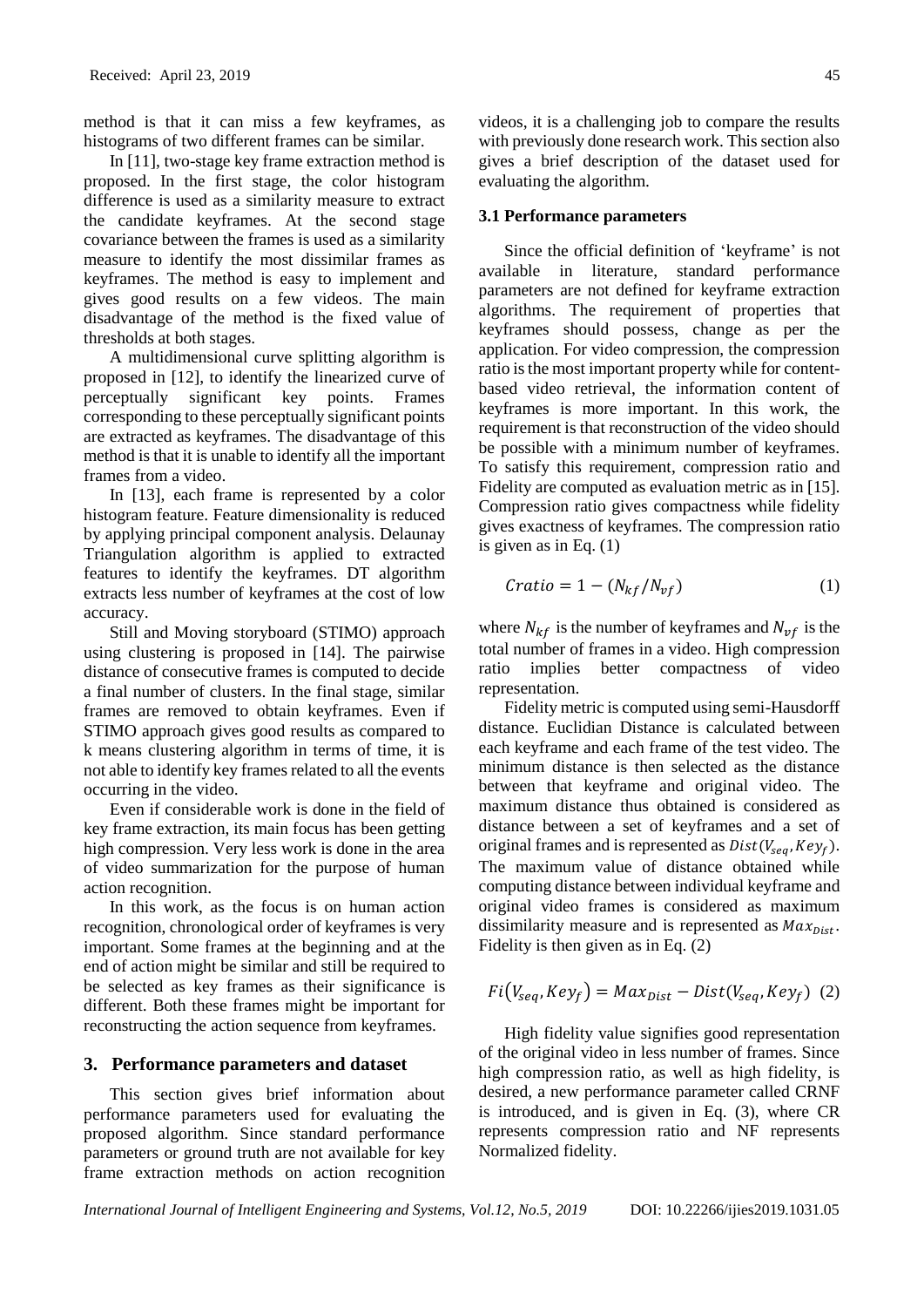

Figure. 1 Sample frames from UT interaction data set

$$
CRNF = (CR) X (NF)
$$
 (3)

## **3.2 Dataset**

As the focus of this work is on human action recognition, the proposed algorithm is evaluated on UT interaction dataset. This data set is widely used for Human interaction detection. UT interaction 1 and 2 datasets have two people interacting with each other, performing actions like Hugging, Handshaking, Pointing a finger, Punching, Pushing and Kicking.

Fig. 1 shows sample frames from UT interaction dataset. In UT interaction 1 dataset, the background is uncluttered and only two people are present in every frame. In the UT interaction 2 data set, the same 6 actions are performed by actors but more than two actors are present in a frame. In this work, videos from UT interaction 1 and 2 datasets are combined action class wise for evaluating the performance.

For comparing the results with existing video summarization methods, Open Video Project (OV) dataset [10] is used for testing. Videos in this dataset are in MPEG-1 format recorded with 30 fps. The videos are of different types like a documentary, educational, ephemeral, historical and lecture. Duration of the videos varies from 1 to 4 minutes. As ground truth, each video has 5 video summaries created by 5 different users manually. Fig. 2 shows sample frames from 'New Horizon Seg 2' video of OV project dataset. All user summaries are available at *[http://www.npdi.dcc.ufmg.br/VSUMM.](http://www.npdi.dcc.ufmg.br/VSUMM)*



**4. Existing threshold based method using histogram [10]**

Existing threshold based key frame extraction method is explained in this section. The difference in intensity histograms of two consecutive frames is used as a similarity measure to identify key frames from a video. Following steps depict the existing algorithm:

- 1. Read the test video and convert the frames to grey scale.
- 2. Read  $Frame<sub>i</sub>$  and  $Frame<sub>i+1</sub>$
- 3. Find intensity histogram  $His_i$  and  $His_{i+1}$  for frames read in step 2.
- 4. Compute the absolute difference between  $His<sub>i</sub>$ and  $His_{i+1}$
- 5. Calculate the sum of differences obtained over all the bins of histogram and store as Histogram coefficients.
- 6. Find the mean  $\bar{x}$  and standard deviation  $\sigma$  of histograms coefficients obtained for all the frames.
- 7. Compute threshold value from mean and standard deviation values obtained in step 6 using Eq. (4)

$$
Th = k1 * \bar{x} + k2 * \sigma \tag{4}
$$

Where *k1* and *k2* are constants which are found empirically.

8. Compare the Histogram coefficient values of all the frames with the threshold value to identify most dissimilar frames as keyframes.

As the threshold-based technique is most simple but still effective, taking the inspiration from it, in this work, experimentation is done using various similarity measures to identify keyframes. Explanation of all the similarity measures implemented is given in the following section as Single level keyframe extraction techniques. Comparison of techniques implemented is done based on CRNF and execution time required.

#### **4.1 Single level keyframe extraction techniques**

As the first stage of work, five techniques using different similarity measures are implemented to find keyframes. The techniques used are given as:

- 1. Histogram of the difference of three consecutive frames (HDF)
- 2. Mutual information between two consecutive frames (DMI)

*International Journal of Intelligent Engineering and Systems, Vol.12, No.5, 2019* DOI: 10.22266/ijies2019.1031.05 Figure. 2 Sample frames from Open Video Project dataset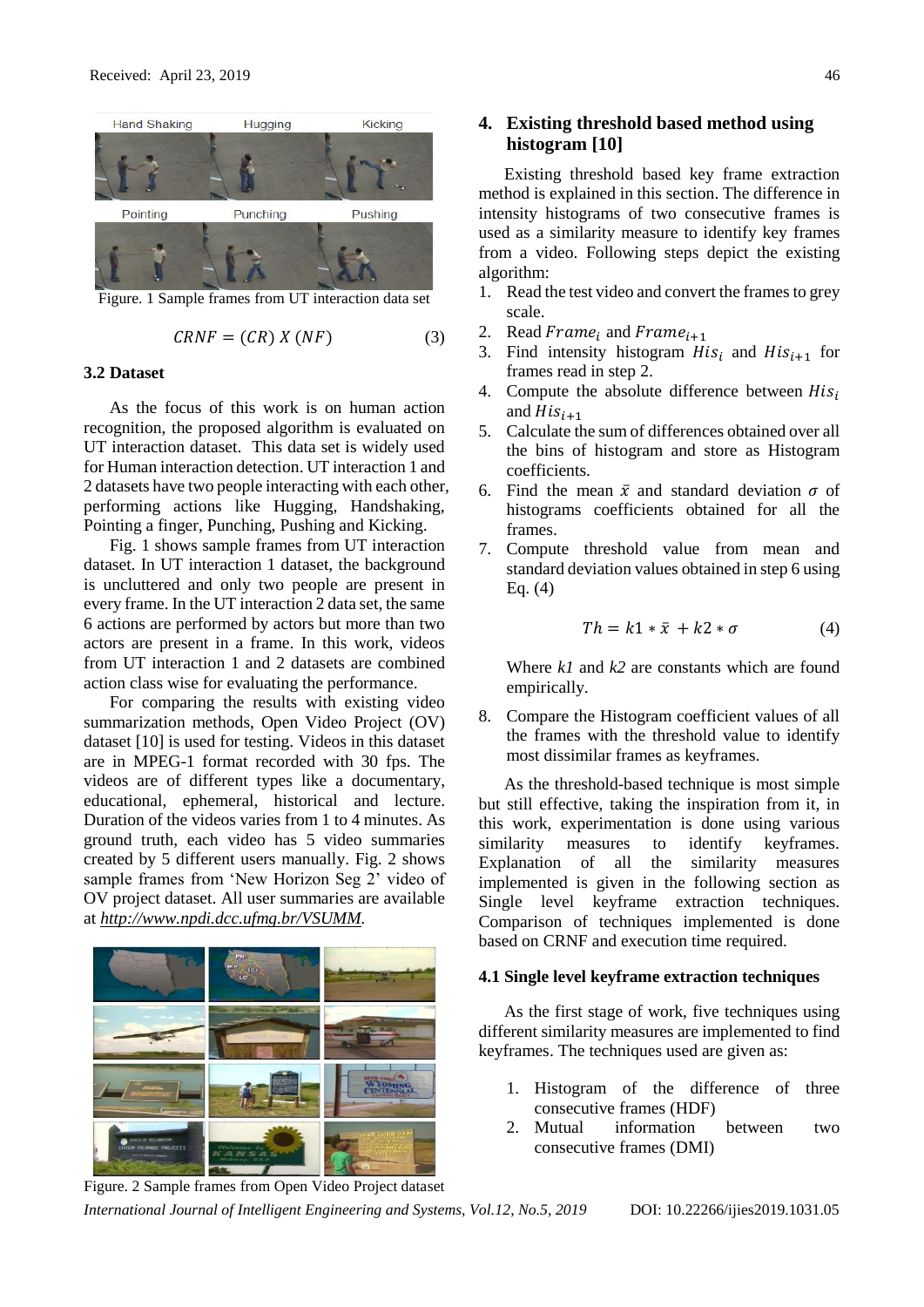- 3. Correlation value between two consecutive frames (CD)
- 4. Correlation between differences of three consecutive frames (CFD)
- 5. Total Difference between detail coefficients of two consecutive frames (DWC)

In HDF, Histograms of frame differences are computed for three consecutive frames. Histogram difference is then found for these frame differences. Addition of these differences then represents the dissimilarity quotient of the three frames.

In DMI, Mutual Information (MI) is used as a dissimilarity measure. MI is calculated for consecutive images using Eq. (5).

$$
MI(F_i, F_{i+1}) = E_n(F_i) + E_n(F_{i+1}) - E_n(F_i, F_{i+1})
$$
\n(5)

Where  $E_n(F_i)$  and  $E_n(F_{i+1})$  represent entropies of two consecutive frames and  $E_n(F_i, F_{i+1})$  represents joint entropy between them. Joint entropy is computed using the joint histogram method. For similar frames, the histogram is focused while for dissimilar frames, the histogram is dispersed. Joint entropy can be defined as a measure of dispersion in the histogram. Higher the joint entropy less distinct are the frames. Joint entropy can be used for selecting keyframes but the advantage of using MI over joint entropy as a measure is that MI takes into account entropies of individual frames. Frames having low MI are selected as keyframes.

In CD, the correlation between two consecutive frames is used to find dissimilar frames. In CFD, variation in technique three is implemented. In this method, the correlation between frame differences is computed and used as a dissimilarity measure. Less the correlation value, more the dissimilarity between frames.

In DWC, wavelet decomposition is used for finding average and detail coefficients of two consecutive frames. Addition of difference between vertical, horizontal and diagonal detail coefficients of two frames is then computed and used as a dissimilarity measure. More the value of coefficients, more dissimilar are the frames.

Techniques 1 to 5 are implemented and evaluated on UT interaction dataset. CRNF and execution time are used as performance measures for comparing the five techniques.

#### **4.2 Results: Single level key frame extraction**

Results obtained by implementing single level key frame extraction are discussed in this section. An efficient key frame extraction algorithm should have high CRNF and low execution time. To identify the technique that can satisfy this criterion, average CRNF and average execution time over all the action classes are computed for each technique discussed in the previous section. Fig. 3 shows a comparison of average CRNF and normalized execution time.

Even if the highest CRNF is achieved by DMI technique, its execution time is more than double the execution time of other methods. Since less execution time is desirable, the DMI technique is not used in the two-level key frame extraction algorithm. DWC, CDF, CD and HDF techniques give moderate CRNF in low execution time.

#### **5. Two level keyframe extraction algorithm**

In single-level key frame extraction algorithms, CRNF in the range of 0.6 to 0.7 is achieved. To improve the performance of keyframe extraction method, the two-level technique is proposed. In the first level, salient frames are extracted using global information of the frames by means of intensity histogram. Salient frames encompass all the frames from the start of the action to the end of the action. First level extraction removes all the redundant frames at the start and at the end of the action and identifies salient frames. In the second level, final keyframes are extracted from the salient frames using local characteristics of frames by means of the wavelet decomposition. Chronological order of frames is maintained at both levels.

By considering the results obtained in single level key frame extraction, Histogram of Difference Frames (HDF) is selected as first level algorithm, while Wavelet coefficient based algorithm (DWC) is used as the secondary level algorithm. Fig. 4 shows a basic flow diagram of the proposed two-level key frame extraction algorithm.

The following sub-sections explain the proposed method in detail.

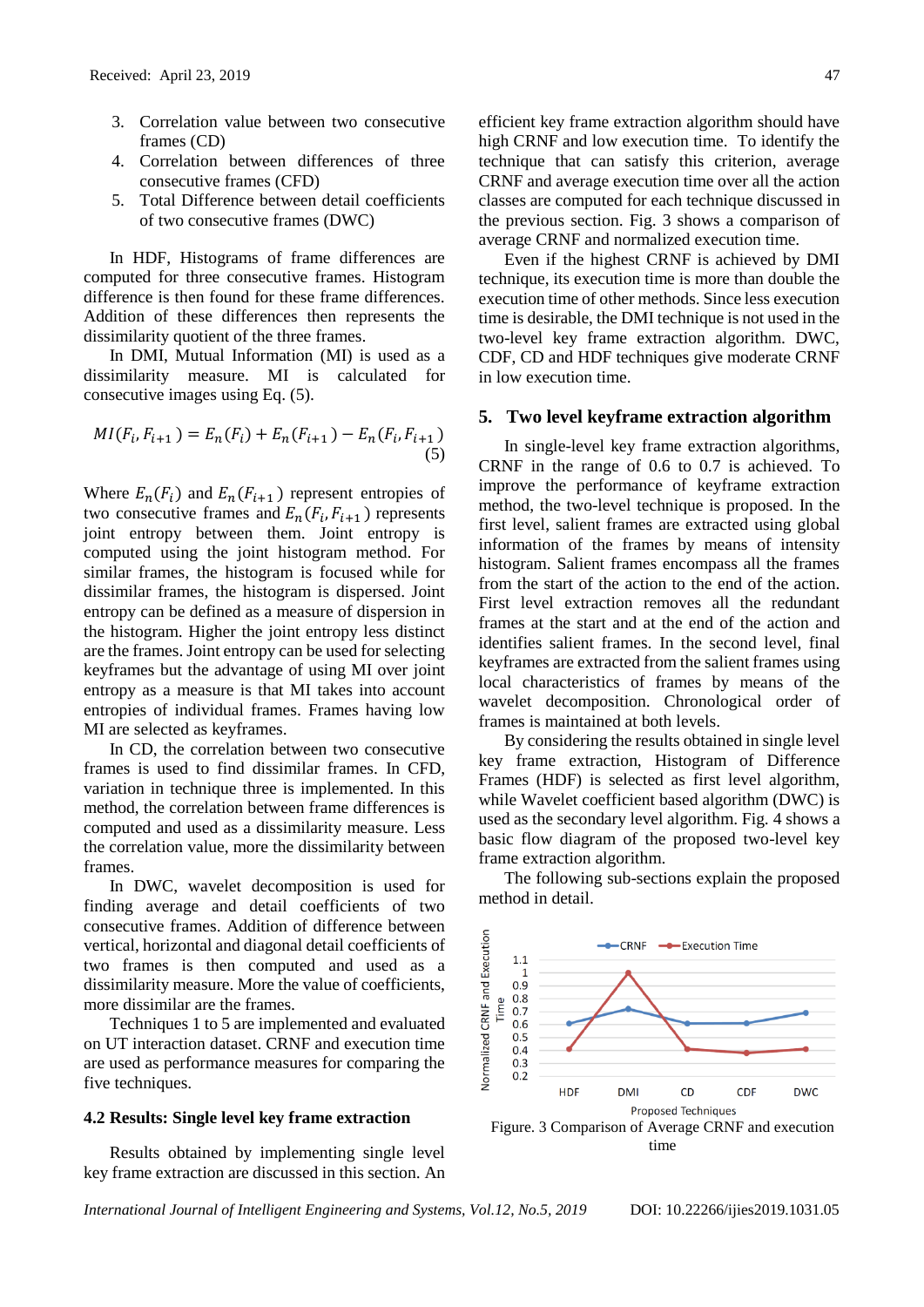

Figure. 4 Flow diagram of proposed Two level Key frame extraction technique

## **5.1 First level: Salient frame extraction**

Salient frame extraction at primary level is done using histogram based, HDF technique. The ability of HDF technique to identify shot boundaries makes it the right candidate for the first level of algorithm. Graphs of distribution of histogram coefficients obtained with HDF technique plotted with respect to frames is shown in Fig. 5. The graph shows two distinct peaks-the first peak marks the start of action or event while the second peak marks the end of it. Algorithm 1 depicts steps of Histogram of frame difference technique.



Figure. 5 Distribution of coefficients for HDF technique

| Algorithm 1:HDF             |
|-----------------------------|
| $Input = test$ video        |
| $Output = {Salient frames}$ |

Begin Read Video  $T = Total Number of Frames$  $For i = 1 To T - 1$  $Diff_i = Image_{diff}(Frame_i, Frame_{i+1})$  $Histf_i = Find_{hist}(Diff_i )$ End  $For i = 1 To T - 2$  $HistDiff_i = Diff\_hist$  (  $Histf_i, Histf_{i+1})$  $HistCoeff = Sum(HistDiff<sub>i</sub>)$ End  $Mean_{coeff} = Find_{mean}(HistCoeff)$  $STD_{coeff} = Find_{STD}(HistCoeff)$  $Th_{value} = k1 * Mean_{coeff} + k2 * STD_{Coeff}$  $For i = 1 To T - 2$ If  $HistCoeff(j) > Th_{value}$  ${Salient}_{frames}$ {} = Frame (j + 1)  $End$ End

- 1. Read a test video and convert the frames to grey scale
- 2. Find frame difference  $Diff_i$  and  $Diff_{i+1}$  by taking the absolute difference between taking the absolute difference between  $Frame_{i}$ ,  $Frame_{i+1}$  and  $Frame_{i+1}$ ,  $Frame_{i+2}$
- 3. Compute intensity histograms  $Histf_i$  and  $Histf_{i+1}$  for difference frames  $Diff_i$  and  $Diff_{i+1}$  respectively.
- 4. Find histogram difference  $HistDiff_i$  by taking the difference of Hist $f_i$  and Hist $f_{i+1}$
- 5. Add the differences over all the bins to obtain **HistCoeff**
- 6. Find the mean and standard deviation of HistCoeff to compute threshold value,  $Th_{value}$
- 7. Compare the values of  $HistCoeff$  with  $Th_{value}$ to identify salient frames.

For frames having high similarity, the absolute difference between the frames is almost zero. Histogram of such a difference frame is focused at zero grey level. Such frames are generally present before and after the action sequence. For the frames in which motion is present, difference frames have pixels with varying values. Histogram of these difference frames is more dispersed. Histogram coefficients thus obtained are able to discriminate between frames and are able to identify most dissimilar frames as keyframes. While doing so, chronological order of frames is maintained which is important for recognition of action.

Once the salient frames are identified they are stored in a folder to be given as input to algorithm 2 for final key frame extraction.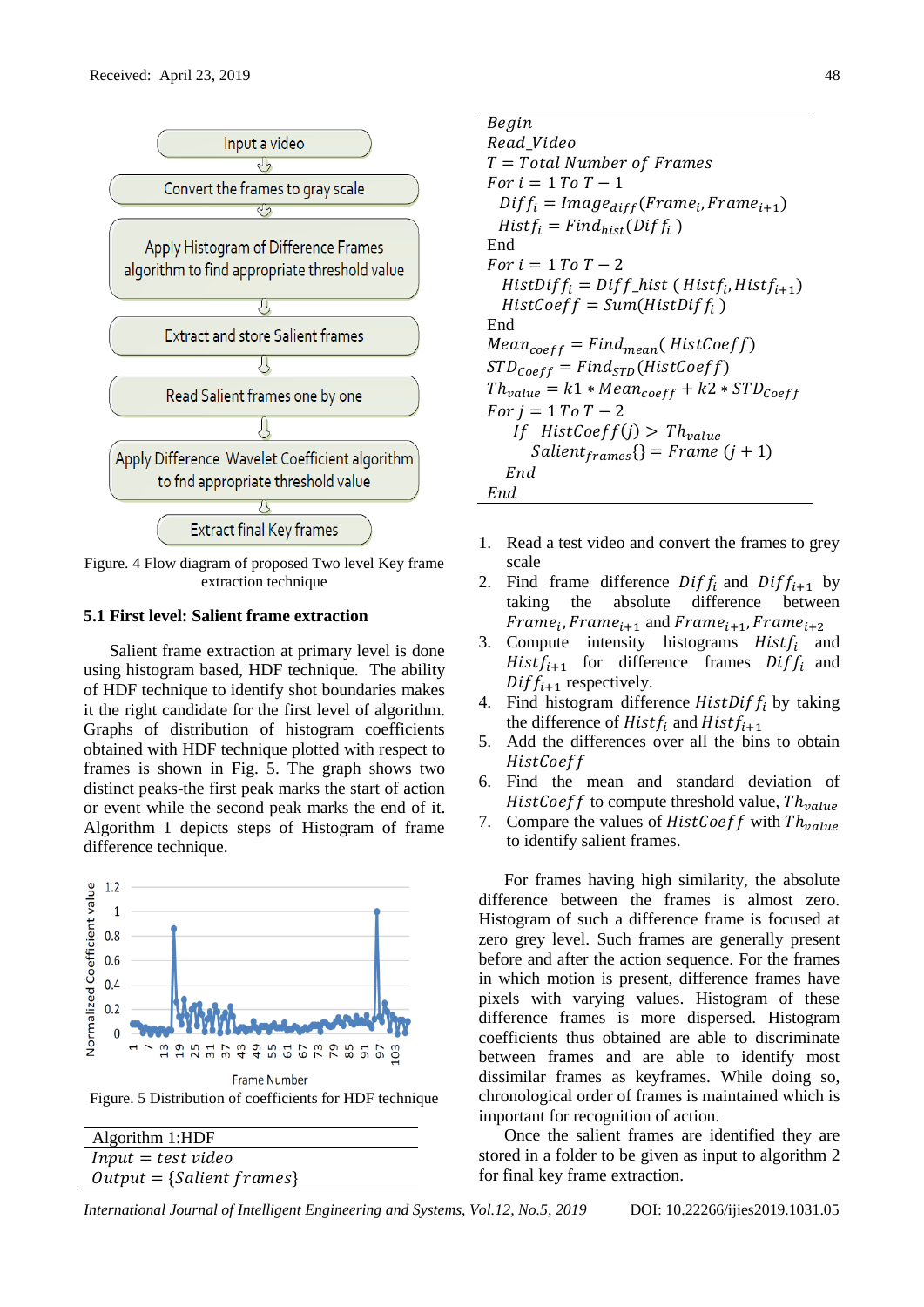## **5.2 Secondary level: Keyframe extraction**

To extract the final key frames from the salient frames, wavelet decomposition technique i.e. DWC is used because of its high CRNF and less execution time. Algorithm 2 shows detail steps for extracting key frames at the second level.

Algorithm 2: DWC  $Input = {Salient frames}$  $Output = \{Key\ frames\}$ **Begin**  $T = Total Number of Salient Frames$  $For i = 1 To T -1$  ${{\mathit Coef}}_i\{H_i\{Vi, Di\}} = {\mathit{Wavelet}}_{\mathit{Decomp}}({\mathit{Frame}}_i)$  $C_{HOR} = {H_{i+1} - H_i}$  $C_{VER} = \{V_{i+1} - V_i\}$  $C_{DIG} = \{D_{i+1} - D_i\}$  $C_{\text{DIG}}^{U_{\text{U}}} = \{ C_{\text{HOR}} + C_{\text{VER}} + C_{\text{DIG}} \}$ End  $Mean_{coeff} = Find_{mean} (Coeff_{final})$  $Th_{value} = k * Mean_{coeff}$ For  $j = 1$  To  $T - 1$ If  $Coeff_{final}(j) > Th_{value}$  ${Key_{frames}}$ {} = Salient<sub>frame</sub> (j + 1)  $End$ End

- 1. Read salient frames and convert to grey scale
- 2. Find horizontal, vertical and diagonal detail coefficients  $Coeff_i{Hi, Vi, Di}$  for  $Frame_i$  and  $Frame_{i+1}$
- 3. Compute the difference  $C_{HOR}$ ,  $C_{VER}$  and  $C_{DIG}$  by subtracting horizontal, vertical and diagonal coefficients of two consecutive frames.
- 4. Add the differences obtained in step 3 to obtain final coefficients  $Coeff_{final}$
- 5. Find mean of final coefficients and compute threshold  $Th_{value}$
- 6. Compare the values of  $Coeff_{final}$  with  $Th_{value}$ to identify keyframes.

#### **6. Results**

Quantitative and qualitative performance analysis is carried out for the evaluation of the proposed algorithm. Quantitative analysis is done using performance measures explained in the previous section. For qualitative analysis, video is reconstructed from keyframes and experts are asked to identify the action.

#### **6.1 Quantitative results**

Compression ratio and fidelity are computed for all the videos in UT interaction dataset 1 and 2. Average of the parameters is then computed for each action class.

Fig. 6 shows compression ratio obtained at the first level and at the second level. It is seen that the compression ratio increases considerably for all the action classes. The maximum increase of 42.37 % is achieved for action class 'Handshake' for which CR has increased from 0.59 to 0.84. The lowest increase of 24.32% is achieved for action class 'Punch', for which CR is increased from 0.74 to 0.92. Average increase of 33.69% is achieved in CR overall action classes.

Fig. 7 shows a graph of the comparison of fidelity achieved at first and second level of extraction. For action class 'Pointing a finger', fidelity remains constant at both levels. For action classes 'Punch' and 'Push', fidelity increases by 0.04 and 0.02, respectively. For remaining action classes, fidelity value reduces by a negligible amount. Maximum reduction occurs for action class 'Kick', for which fidelity is reduced from 1 to 0.9. An average reduction of 1.28% happens in fidelity at the second level of keyframe extraction.



Figure. 6 Comparison of compression ratios at two levels







Figure. 8 Comparison of CRNF achieved at two levels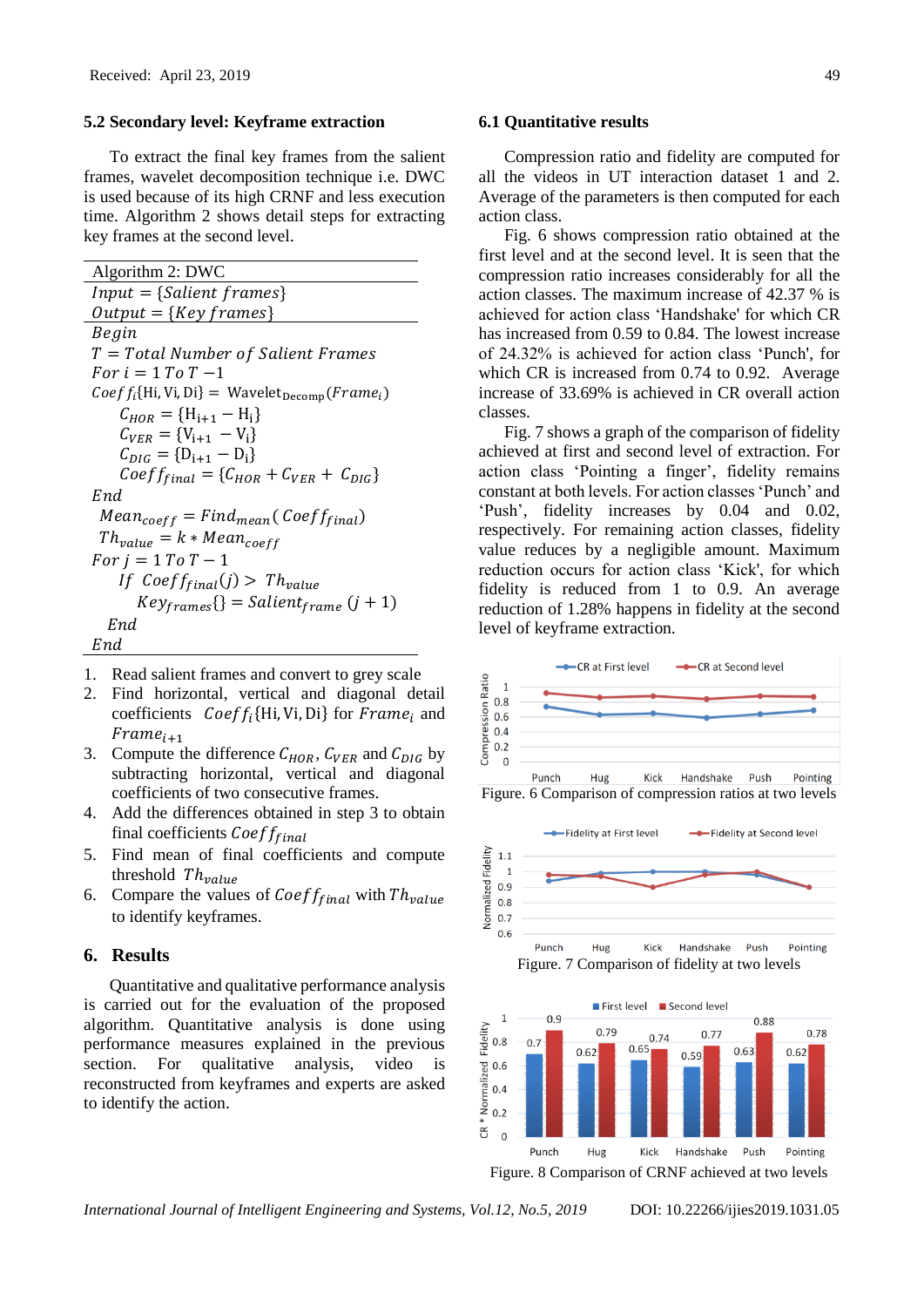Fig. 8 shows a graph of CRNF acquired at the first and second level for all action classes.

It is seen that, for all the action classes CRNF increases when second level key frame extraction is applied. The maximum increase of 0.25 is achieved for action class 'Push' while the minimum increase of 0.14 is achieved for action class 'Kick'.

Since ground truth for key frame extraction on UT interaction data set is not available, it is difficult to compare the results obtained by the proposed technique with techniques presented in the literature. To solve this problem, the absolute difference of histogram of consecutive frames algorithm [10], explained in section 4 is implemented and evaluated on UT interaction dataset. Table 1 shows a comparison of the proposed method with the existing histogram-based method.

A significant increase is achieved in compression ratio for all the action classes. Fidelity achieved is comparable with that achieved with the existing method. For four action classes, fidelity is reduced. For one action class, it is the same and for one action class, it is increasing. Average CRNF of 0.37 is achieved over all classes by the existing method, while 0.81 is achieved by the proposed method.

For comparing the time complexity of the algorithm, existing SIFT-based and histogram-based methods were evaluated. Comparison of SIFT and SURF algorithms given in [16] shows that SIFT does not perform well on the basis of time complexity for key frame extraction. For further evaluation, when the SIFT algorithm was implemented and tested on action recognition video, it took an average time of 20 seconds to extract SIFT features from one frame, of size 312x428. Since the time required using the SIFT method is very high, it is not used for further comparison. Table 2 gives a comparison of the time required for extracting the keyframes for all the classes using the existing histogram-based method and the proposed method.

Table 1. Comparison of the proposed method with the existing method

|                   | <b>CRNF</b> value |          |
|-------------------|-------------------|----------|
| Action            | Existing          | Proposed |
| Class             | Histogram         | Method   |
|                   | based Method      |          |
|                   | [10]              |          |
| Punch             | 0.34              | 0.9      |
| Hug               | 0.37              | 0.79     |
| Kick              | 0.38              | 0.74     |
| <b>Hand Shake</b> | 0.4               | 0.77     |
| Push              | 0.34              | 0.88     |
| Point Finger      | 0.43              | 0.78     |

| Table 2. Comparison of time complexity |                     |          |  |
|----------------------------------------|---------------------|----------|--|
|                                        | Execution Time(sec) |          |  |
| Action                                 | Existing            | Proposed |  |
| Class                                  | Histogram           | Method   |  |
|                                        | based Method        |          |  |
|                                        | [10]                |          |  |
| Punch                                  | 20.93               | 20.67    |  |
| Hug                                    | 51.74               | 52.77    |  |
| Kick                                   | 31.57               | 31.68    |  |
| Hand Shake                             | 58.30               | 58.02    |  |
| Push                                   | 23.10               | 23.67    |  |
| Point Finger                           | 14.79               | 15.10    |  |

It is observed that the average time required to extract keyframes by both methods is almost the same. Depending on the number of frames present in each video, the time required changes. For the proposed technique, the execution time of the second level depends on the number of frames extracted in the first level of extraction.

#### **6.2 Qualitative results**

To evaluate the qualitative performance of the proposed algorithm, keyframes extracted at the second level were assessed manually by five experts. All the experts were able to identify the action class from the keyframes correctly. Fig 9 show keyframes extracted for sample video of 'Kick' action class. Kick action class is selected here as it is has minimum CRNF as compared to other action classes. It can be seen that action 'Kick' can be easily recognized from keyframes.



Figure. 9 Keyframes extracted at the second level from 'Kick' action class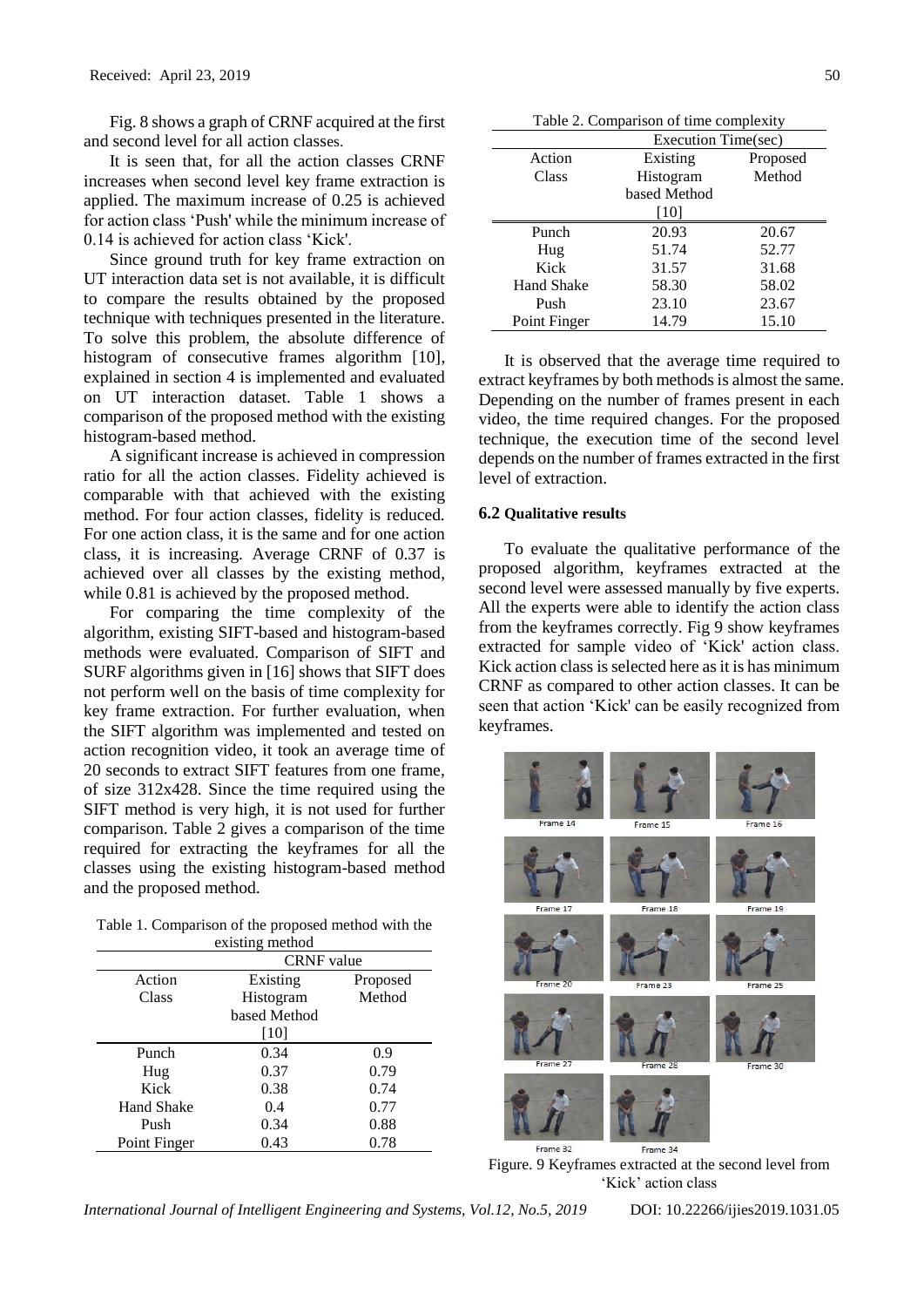To take the qualitative performance evaluation one step further, videos were reconstructed from the extracted key frames and evaluated from experts. All the experts were able to recognize the action from reconstructed videos satisfactorily.

# **6.2 Comparison of results on Open Video Project dataset**

For reviewing the use of the proposed algorithm for video summarization, it was tested on an open video project (OV) dataset. The aim of video summarization is to represent a video having multiple events in a concise way. Results of five different algorithms along with the keyframes selected by five users are available at the site of VSUMM project and are used for comparison purposes. (*<https://sites.google.com/site/vsummsite/download>* )

For comparison, CRNF is used as a performance metric. Fidelity is calculated by comparing keyframes extracted by each method with keyframes selected by users. The compression ratio is calculated by considering the number of keyframes extracted and the number of frames in the original video. Fig. 10 shows keyframes extracted by the proposed method for video 'New Horizons seg 2' from OV project dataset.

The proposed method is able to extract at least one frame related to each event in the video. For New Horizon Seg 2 video, at first level 148 frames are extracted from 1797 original frames. At second level 16 frames are extracted as final keyframes. High fidelity and compression ratio are achieved for all the tested videos. Table 3 shows the quantitative results obtained for OV project dataset. It is seen that the proposed method outperforms existing video summarization methods based on CRNF measure.



Figure. 10 Keyframes extracted from sample video 'New Horizon Seg 2' from OV Project dataset

Table 3. CRNF values obtained for OV project dataset

| Method Used       | <b>CRNF</b> |
|-------------------|-------------|
| VSSUM1 [9]        | 0.896958    |
| <b>VSUMM2</b> [9] | 0.897122    |
| DT[13]            | 0.32435     |
| <b>VISTO</b> [14] | 0.50703     |
| OV [12]           | 0.761552    |
| Proposed method   | 0.951096    |

## **7. Conclusion**

In this work, two-level key frame extraction is proposed. The approach is based on the use of adaptive threshold for identifying most dissimilar frames. The algorithm is evaluated on UT interaction dataset and Open video project dataset. A new performance parameter, CRNF is introduced in this work which takes into account compression ratio and fidelity parameter.

HDF technique uses the difference in intensity histogram as a similarity measure. Since it is a global feature, it is able to distinctly identify the start of the action and the end of the action. At the second level of extraction, DWC technique is used, which uses the wavelet-based feature as a similarity measure. Since this is a local feature, it is able to identify the similarity between the frames efficiently. Most dissimilar frames are retained as keyframes. This combination of global and local features used in the proposed method makes it possible to outperform existing methods where only one type of feature is used. The time complexity of the proposed algorithm is same as of the existing histogram-based method.

The quantitative results obtained for action recognition videos show that the proposed two-level method for keyframe extraction outdoes the existing histogram-based method. Average CRNF of 0.81 is achieved by the proposed algorithm as compared to 0.37 achieved by existing histogram-based method. Significant increase in CR values, and inconsequential changes in fidelity values prove that second level keyframe extraction is able to remove the redundant frames from a set of salient frames. The method is able to preserve frames with most of the information.

The results obtained on OV project dataset prove the ability of the proposed algorithm for video summarization task. Average CRNF value of 0.95 is achieved on selected videos of Open video project Even if the number of keyframes extracted by the proposed method is more than that by existing VSUMM method, the proposed method outperforms existing methods because of high fidelity value. High fidelity value indicates the closeness of a set of keyframes to a set of frames selected by users. This